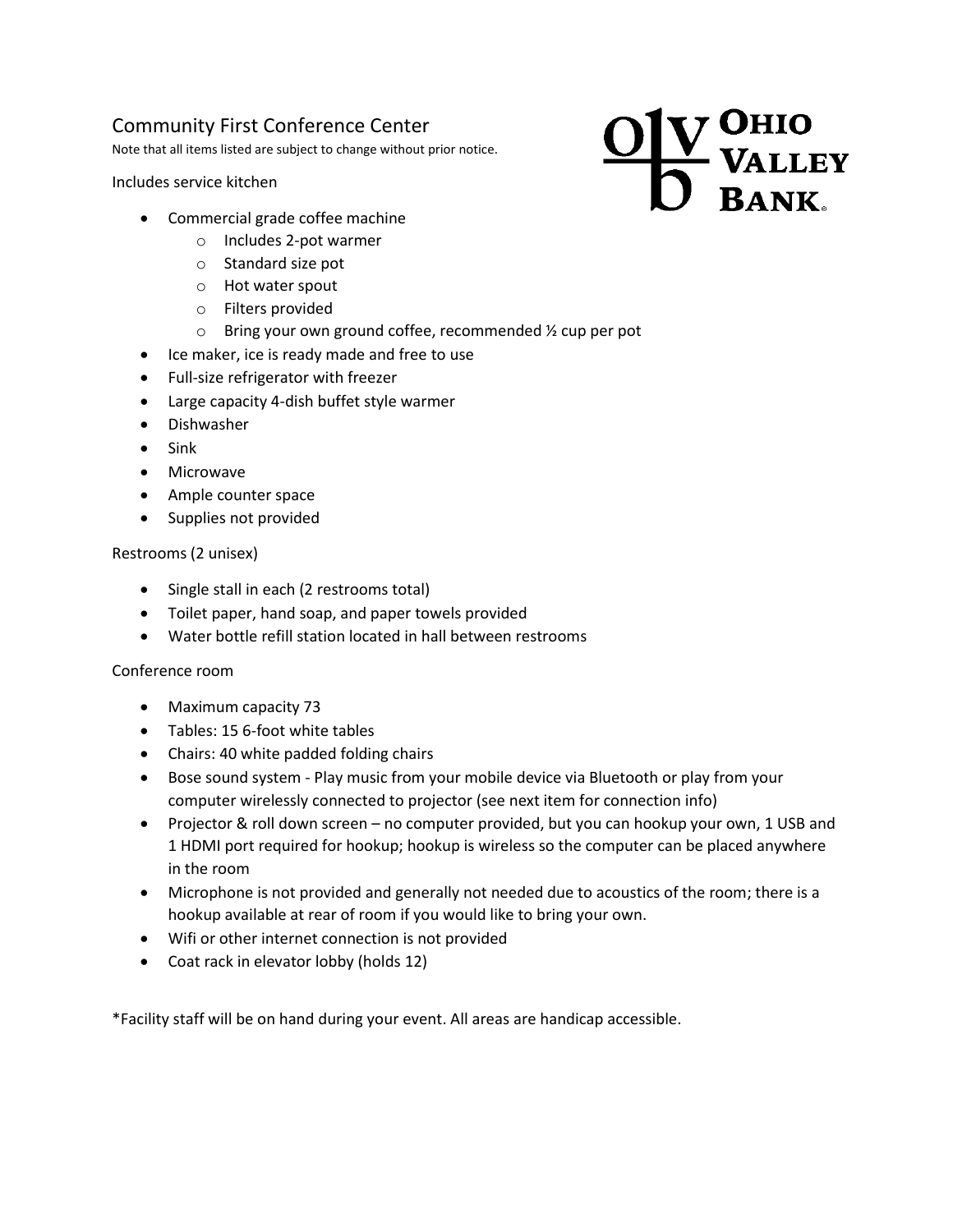# Rooftop Patio

- Tables and seating
	- o Total of 40 seats (38 chairs and two 2-person benches) including:
		- 6 high top tables with swivel stools, seats 4, table measures 39" square
		- <sup>2</sup> 1 a high dining top tables with swivel stools, seats 4-6, table measures 5'x3'
		- 2 conversation areas: 2-person bench, 2 chairs, end table, coffee table
		- All tables have umbrellas (seasonally)
- Serving bar made up of 3 units each measuring 4'x2', hidden shelf behind bar
- 4 large trash cans
- American flag on pole and seasonal flowers
- Lights for nighttime entertaining
- 3 propane patio heaters
- Electrical outlets
	- o 8 outlets directly behind service bar on northeast side of patio
	- o 8 outlets on southwest side of patio

## Access

- Parking is available at rear of building on weekends and after 5 p.m. on weekdays
- Unloading zone at curb at rear of building
- **•** Street parking available
- Guests will use Second Avenue front door or left door at the back of the building and access the third floor by elevator or stairs, stairs are located at elevator lobby and also on opposite side of the patio.
- Elevator capacity: 3500 lbs. or 21 persons

\*Facility staff will be on hand during your event. All areas are handicap accessible.